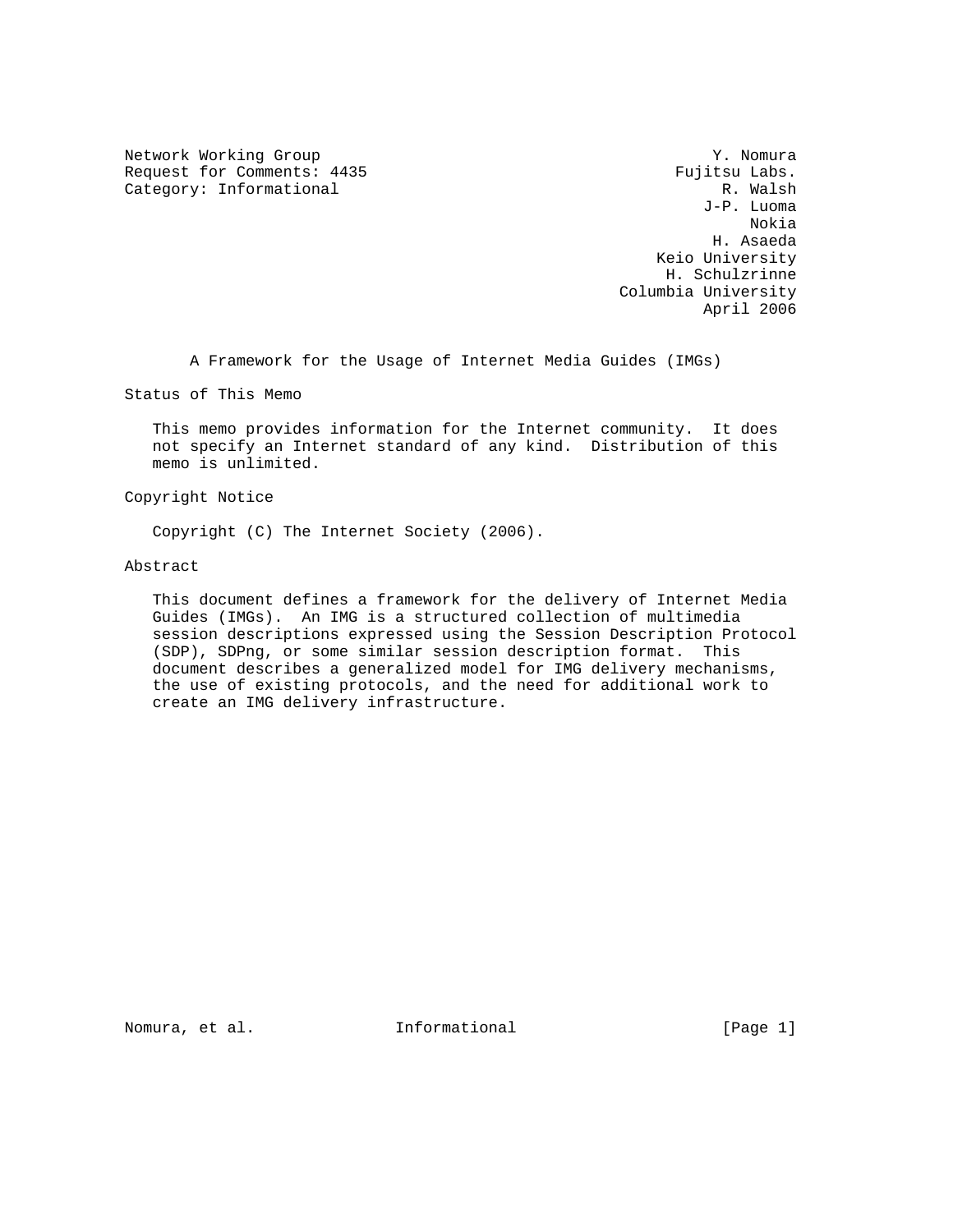Table of Contents

|              | 3.1.                                                      |
|--------------|-----------------------------------------------------------|
|              |                                                           |
|              |                                                           |
|              |                                                           |
|              |                                                           |
|              |                                                           |
|              |                                                           |
|              |                                                           |
|              |                                                           |
|              |                                                           |
|              |                                                           |
|              | 3.3.6. Binding between IMG Operations and Data Types  9   |
|              | 3.4. Overview of Protocol Operations 10                   |
|              | 4. Deployment Scenarios for IMG Entities 10               |
|              |                                                           |
|              | 4.2. One-to-Many Unidirectional Multicast 12              |
|              | 4.3. One-to-One Bidirectional Unicast 12                  |
|              | 4.4. Combined Operations with Common Metadata 13          |
|              | 5. Applicability of Existing Protocols to the Proposed    |
|              |                                                           |
|              | 5.1. Existing Standard Fitting the IMG Framework Model 14 |
|              | 5.2. IMG Mechanism Needs Which Are Not Met by Existing    |
|              |                                                           |
|              | 5.2.1. A Multicast Transport Protocol 16                  |
|              | 5.2.2. Usage of Unicast Transport Protocols 16            |
|              |                                                           |
|              |                                                           |
|              |                                                           |
| $\mathsf{R}$ |                                                           |
|              |                                                           |
|              |                                                           |

Nomura, et al. 1nformational 1999 [Page 2]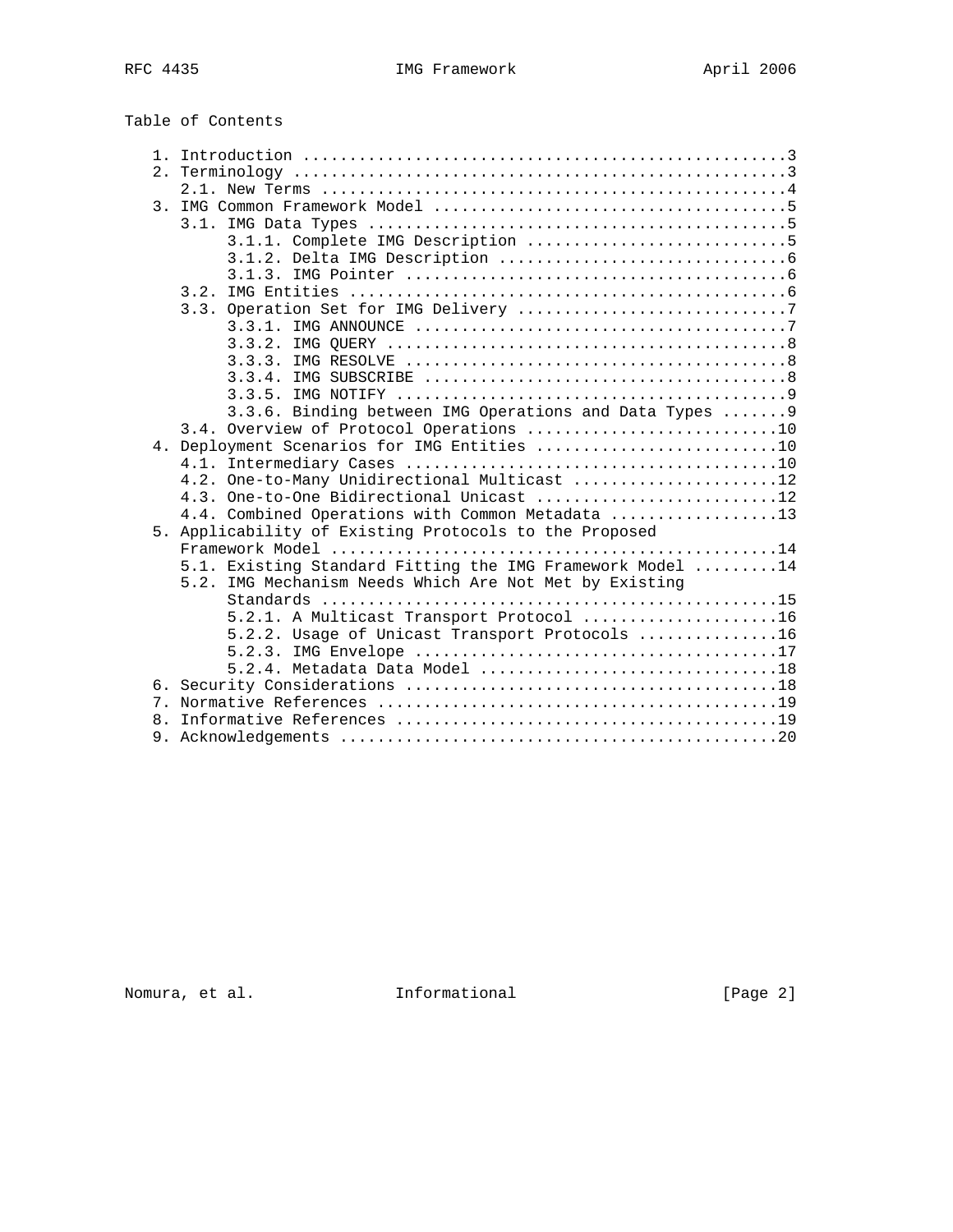# 1. Introduction

 Internet Media Guides (IMGs) provide and deliver structured collections of multimedia descriptions expressed using SDP [2], SDPng [3], or other description formats. They are used to describe sets of multimedia services (e.g., television program schedules, content delivery schedules) and refer to other networked resources including web pages. IMGs provide an envelope for metadata formats and session descriptions defined elsewhere with the aim of facilitating structuring, versioning, referencing, distributing, and maintaining (caching, updating) such information.

 IMG metadata may be delivered to a potentially large audience, which uses it to join a subset of the sessions described and which may need to be notified of changes to the IMG metadata. Hence, a framework for distributing IMG metadata in various different ways is needed to accommodate the needs of different audiences: For traditional broadcast-style scenarios, multicast-based (push) distribution of IMG metadata needs to be supported. Where no multicast is available, unicast-based push is required.

 This document defines a common framework model for IMG delivery mechanisms and their deployment in network entities. There are three fundamental components in the IMG framework model: data types, operation sets, and entities. These components specify a set of framework guidelines for efficient delivery and description of IMG metadata. The data types give generalized means to deliver and manage the consistency of application-specific IMG metadata. IMG operations cover broadcast, multicast distribution, event notification upon change, unicast-based push, and interactive retrievals similar to web pages.

 Since we envision that any Internet host can be a sender and receiver of IMG metadata, a host involved in IMG operations performs one or more of the roles defined as the entities in the IMG framework model. The requirements for IMG delivery mechanisms and descriptions can be found in the IMG requirements document [4].

 This document outlines the use of existing protocols to create an IMG delivery infrastructure. It aims to organize existing protocols into a common model and show their capabilities and limitations from the viewpoint of IMG delivery functions.

2. Terminology

 The key words "MUST", "MUST NOT", "REQUIRED", "SHALL", "SHALL NOT", "SHOULD", "SHOULD NOT", "RECOMMENDED", "MAY", and "OPTIONAL" in this document are to be interpreted as described in RFC 2119 [1].

Nomura, et al. 1nformational 1999 [Page 3]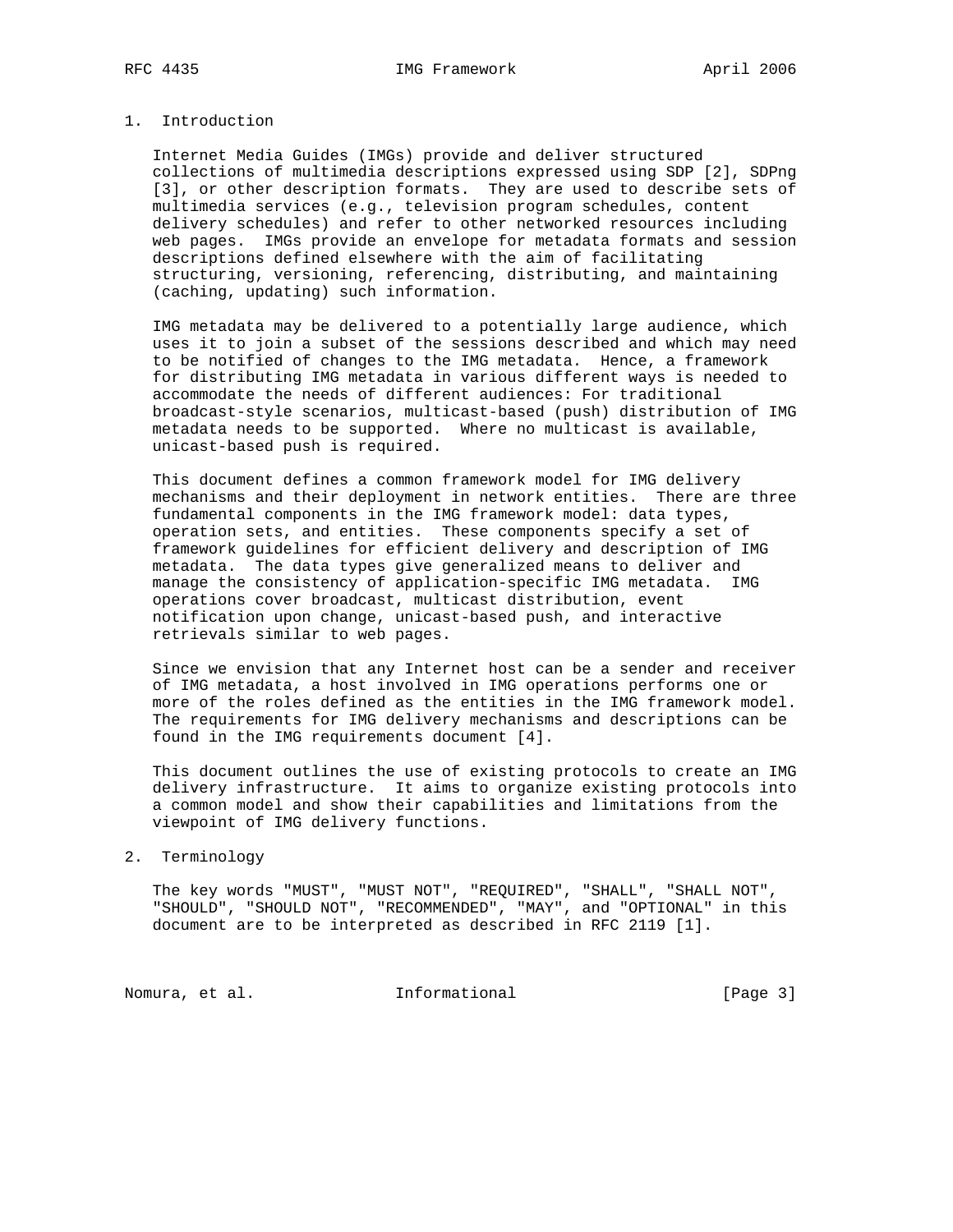## 2.1. New Terms

- Internet Media Guide (IMG): IMG is a generic term to describe the formation, delivery, and use of IMG metadata. The definition of the IMG is intentionally left imprecise [4].
- IMG Element: The smallest atomic element of metadata that can be transmitted separately by IMG operations and referenced individually from other IMG elements [4].
- IMG Metadata: A set of metadata consisting of one or more IMG elements. IMG metadata describes the features of multimedia content used to enable selection of and access to media sessions containing content. For example, metadata may consist of a media object's URI, title, airtime, bandwidth needed, file size, text summary, genre, and access restrictions [4].
	- IMG Description: A collection of IMG metadata with a data type indicating a self-contained set or a subset of IMG metadata, or a reference to IMG metadata.
	- IMG Delivery: The process of exchanging IMG metadata both in terms of large-scale and atomic data transfers [4].
	- IMG Sender: An IMG sender is a logical entity that sends IMG metadata to one or more IMG receivers [4].
	- IMG Receiver: An IMG receiver is a logical entity that receives IMG metadata from an IMG sender [4].
	- IMG Transceiver: An IMG transceiver combines an IMG receiver and sender. It may modify received IMG metadata or merge IMG metadata received from a several different IMG senders [4].
	- IMG Operation: An atomic operation of an IMG transport protocol, used between IMG sender(s) and IMG receiver(s) for the delivery of IMG metadata and for the control of IMG sender(s)/receiver(s) [4].
	- IMG Transport Protocol: A protocol that transports IMG metadata from an IMG sender to IMG receiver(s) [4].
	- IMG Transport Session: An association between an IMG sender and one or more IMG receivers within the scope of an IMG transport protocol. An IMG transport session involves a time-bound series of IMG transport protocol interactions that provide delivery of IMG metadata from the IMG sender to the IMG receiver(s) [4].

Nomura, et al. **Informational** [Page 4]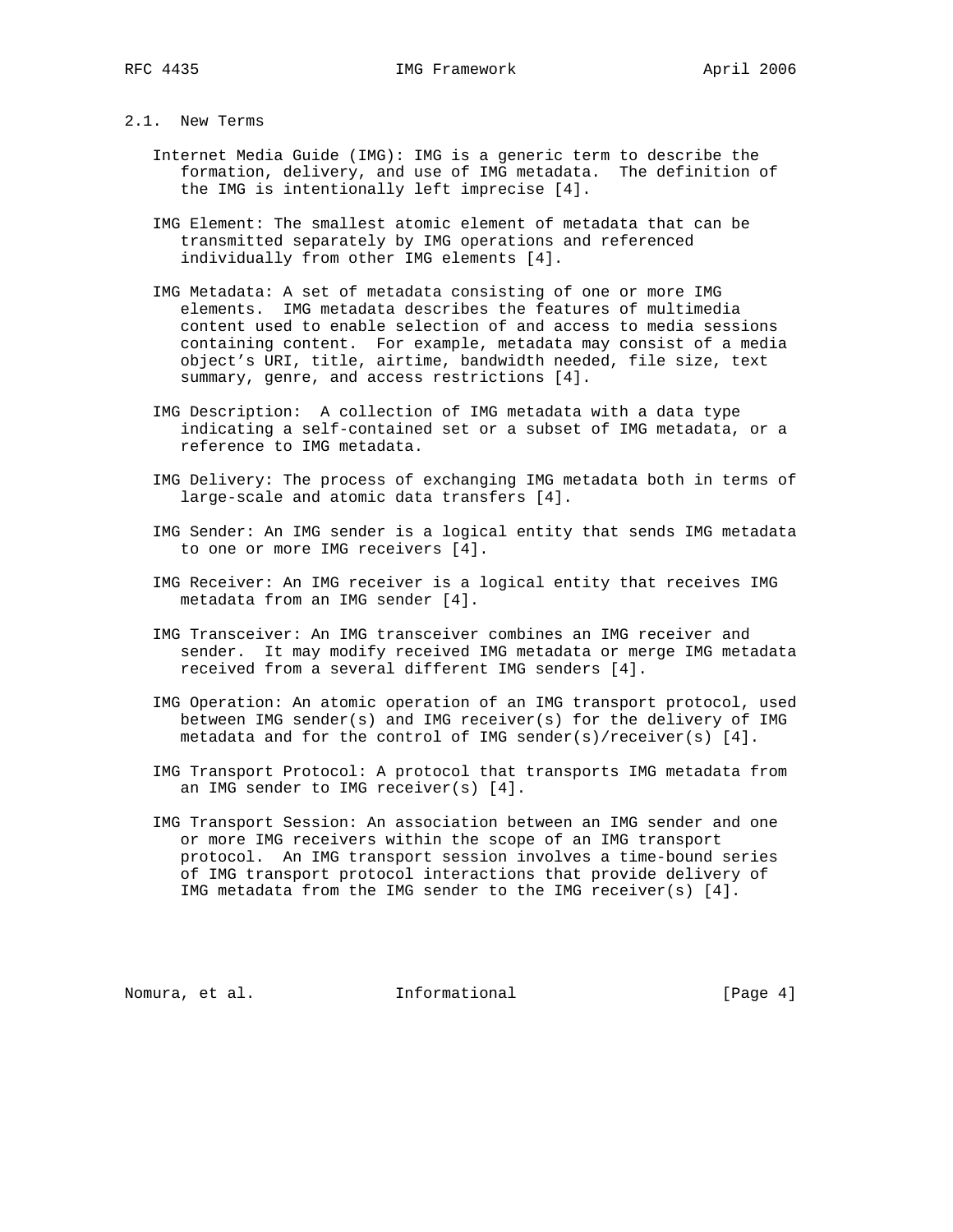IMG Transfer: A transfer of IMG metadata from an IMG sender to IMG receiver(s).

3. IMG Common Framework Model

 Two common elements are found in all existing IMG candidate cases: the need to describe the services and the need to deliver the descriptions. In some cases, the descriptions provide multicast addresses and thus are part of the transport configuration. In other cases, descriptions are specific to the media application and may be meant for either human or machine consumption. Thus, the technologies can be roughly divided into three areas:

- o Application-specific Metadata: data describing the content of services and media which are both specific to certain applications and generally human readable.
- o Delivery Descriptions: the descriptions (metadata) that are essential to enable (e.g., multicast) delivery. These include framing (headers) for application-specific metadata, the metadata element identification and structure, and fundamental session data.
- o Delivery Protocols: the methods and protocols to exchange descriptions between the senders and the receivers. An IMG transport protocol consists of two functions: carrying IMG metadata from an IMG sender to an IMG receiver and controlling an IMG transport protocol. These functions are not always exclusive; therefore, some messages may combine control messages and metadata carriage functions to reduce the amount of the messaging.

#### 3.1. IMG Data Types

 A data model is needed to precisely define the terminology and relationships between sets, supersets, and subsets of metadata. A precise data model is essential for the implementation of IMGs, although it is not within the scope of this framework and requires a separate specification. However, there are three IMG data types in general: Complete IMG Descriptions, Delta IMG Descriptions, and IMG Pointers.

### 3.1.1. Complete IMG Description

 A Complete IMG Description provides a self-contained set of metadata for one media object or service, i.e., it does not need additional information from any other IMG element. This is not to be confused with "complete IMG metadata", which, although vaguely defined here,

Nomura, et al. 1nformational 1999 [Page 5]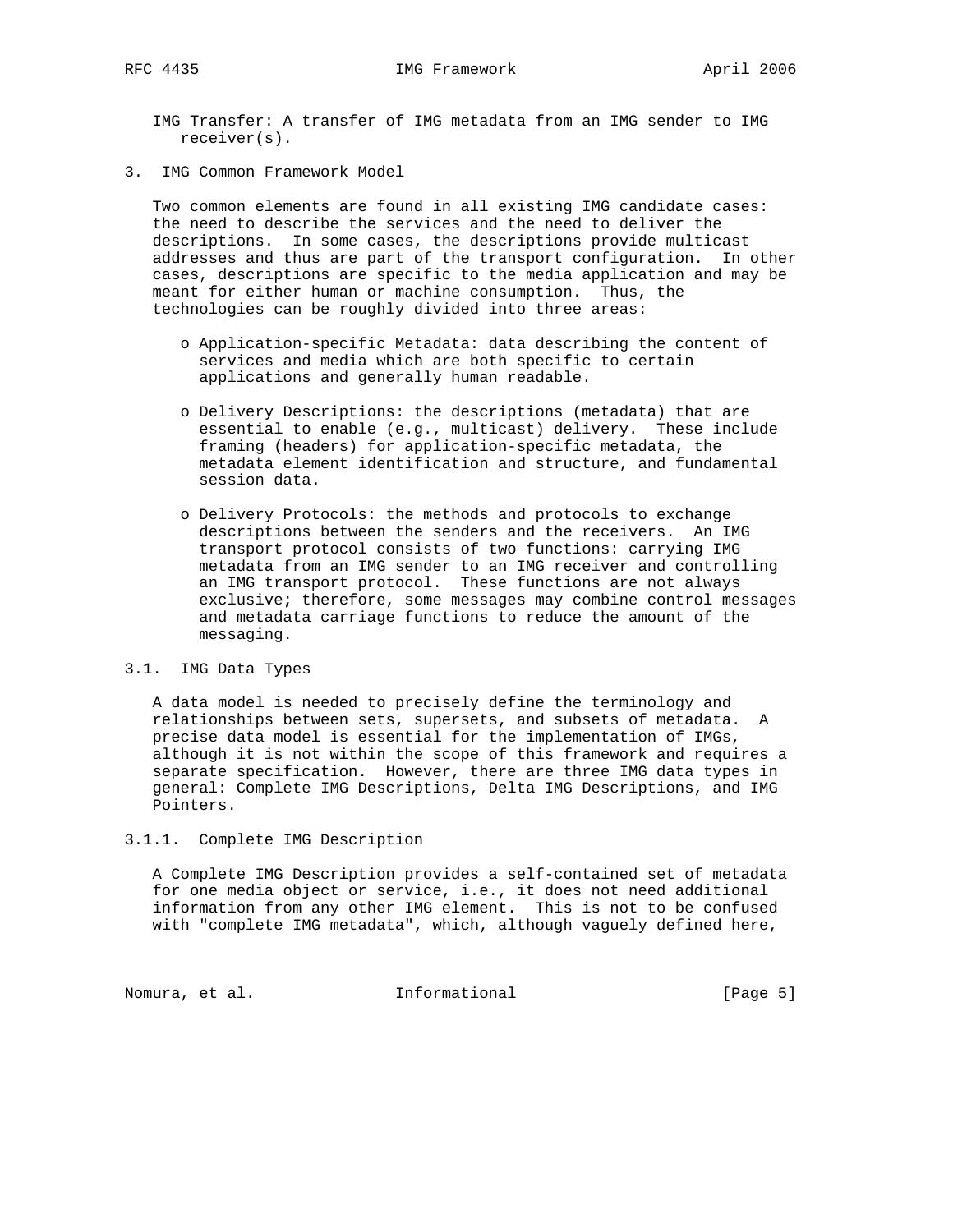represents the complete IMG metadata database of an IMG sender (or related group of IMG senders -- potentially the complete Internet IMG knowledge). An IMG sender will generally deliver only subsets of metadata from its complete database in a particular IMG transport session.

## 3.1.2. Delta IMG Description

 A Delta IMG Description provides only part of a Complete IMG Description, defining the difference from a previous version of the Complete IMG Description. Delta IMG Descriptions may be used to reduce network resource usage, for instance, when data consistency is essential and small and frequent changes occur to IMG elements. Thus, this description does not represent a complete set of metadata until it is combined with other metadata that may already exist or arrive in the future.

# 3.1.3. IMG Pointer

 An IMG Pointer identifies or locates metadata. This may be used to separately obtain metadata (Complete or Delta IMG Descriptions) or perform another IMG management function such as data expiry (and erasure). The IMG Pointer may be used to reference IMG metadata elements within the IMG transport session and across IMG transport sessions. This pointer type does not include IMG metadata per se (although it may also appear as a data field in Complete or Delta IMG Descriptions).

# 3.2. IMG Entities

 There are several fundamental IMG entities that indicate the capability to perform certain roles. An Internet host involved in IMG operations may adopt one or more of these roles, which are defined in more detail in Section 3.3.

- IMG Announcer: sends IMG ANNOUNCE
- IMG Listener: receives IMG ANNOUNCE
- IMG Querier: sends IMG QUERY and receives IMG RESOLVE
- IMG Resolver: receives IMG QUERY then sends IMG RESOLVE
- IMG Subscriber: sends IMG SUBSCRIBE then receives IMG NOTIFY
- IMG Notifier: receives IMG SUBSCRIBE then sends IMG NOTIFY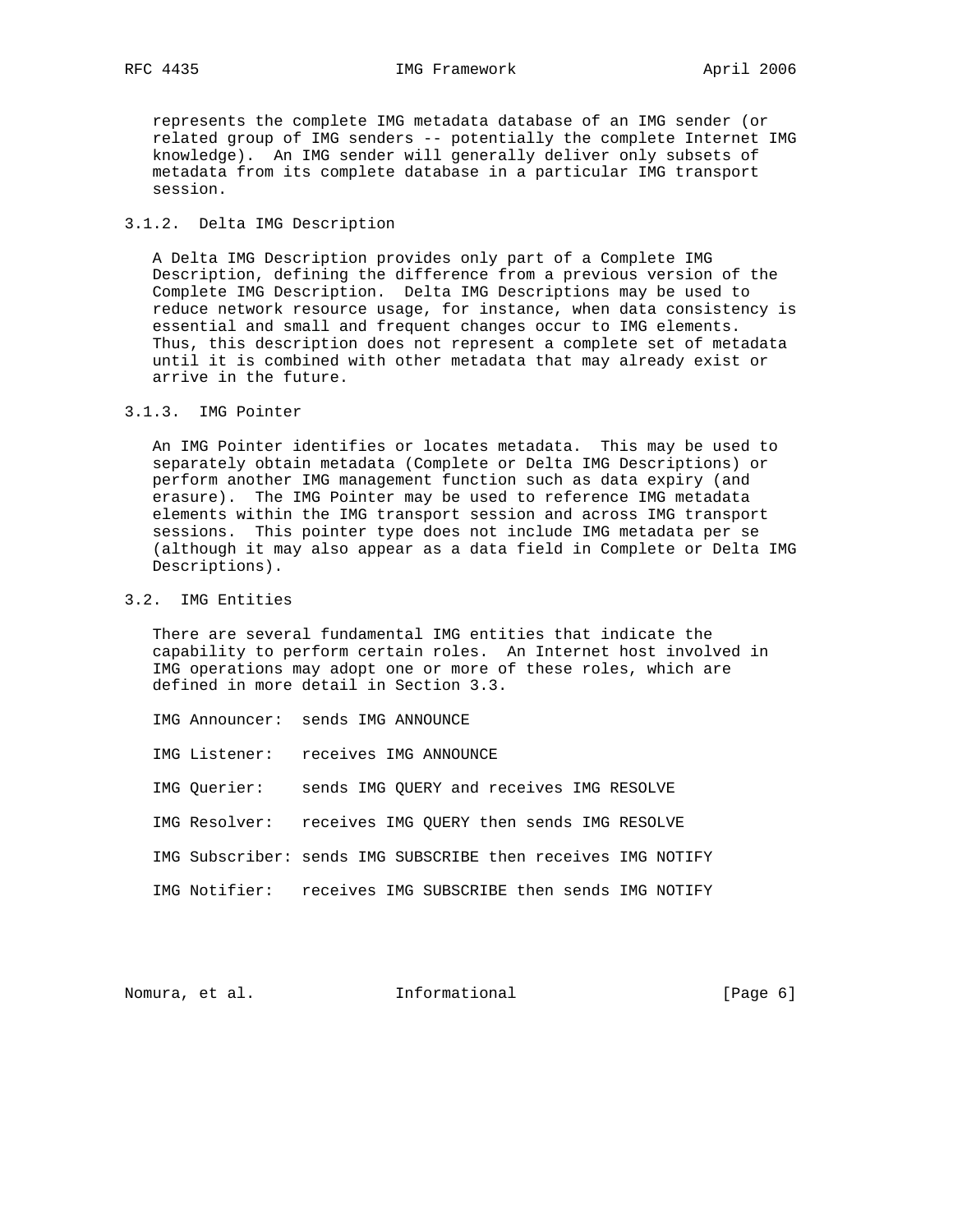Figure 1 shows the relationship between IMG entities and the IMG sender and receiver.



Figure 1: Relationship between IMG Entities, Senders, and Receivers

#### 3.3. Operation Set for IMG Delivery

 A finite set of operations both meets the IMG requirements [4] and fits the roles of existing protocols. These are crystallized in the next few sections.

## 3.3.1. IMG ANNOUNCE

 When an IMG receiver participates in unidirectional communications (e.g., over satellite, terrestrial radio, and wired multicast networks), an IMG receiver may not need to send any IMG message to an IMG sender prior to IMG metadata delivery. In this case, an IMG sender can initiate unsolicited distribution for IMG metadata and an IMG sender is the only entity that can maintain the distribution (this includes scenarios with multiple and cooperative IMG senders). This operation is useful when there are large numbers of IMG receivers or the IMG receivers do not have a guaranteed uplink connection to the IMG sender. The IMG sender may also include authentication data in the ANNOUNCE operation so that IMG receivers may check the authenticity of the metadata. This operation can carry any of the IMG data types.

 There is no restriction to prevent IMG ANNOUNCE from being used in an asynchronous solicited manner, where a separate operation (possibly out of band) enables IMG receivers to subscribe/register to the IMG ANNOUNCE operation.

Nomura, et al. 1nformational 1999 [Page 7]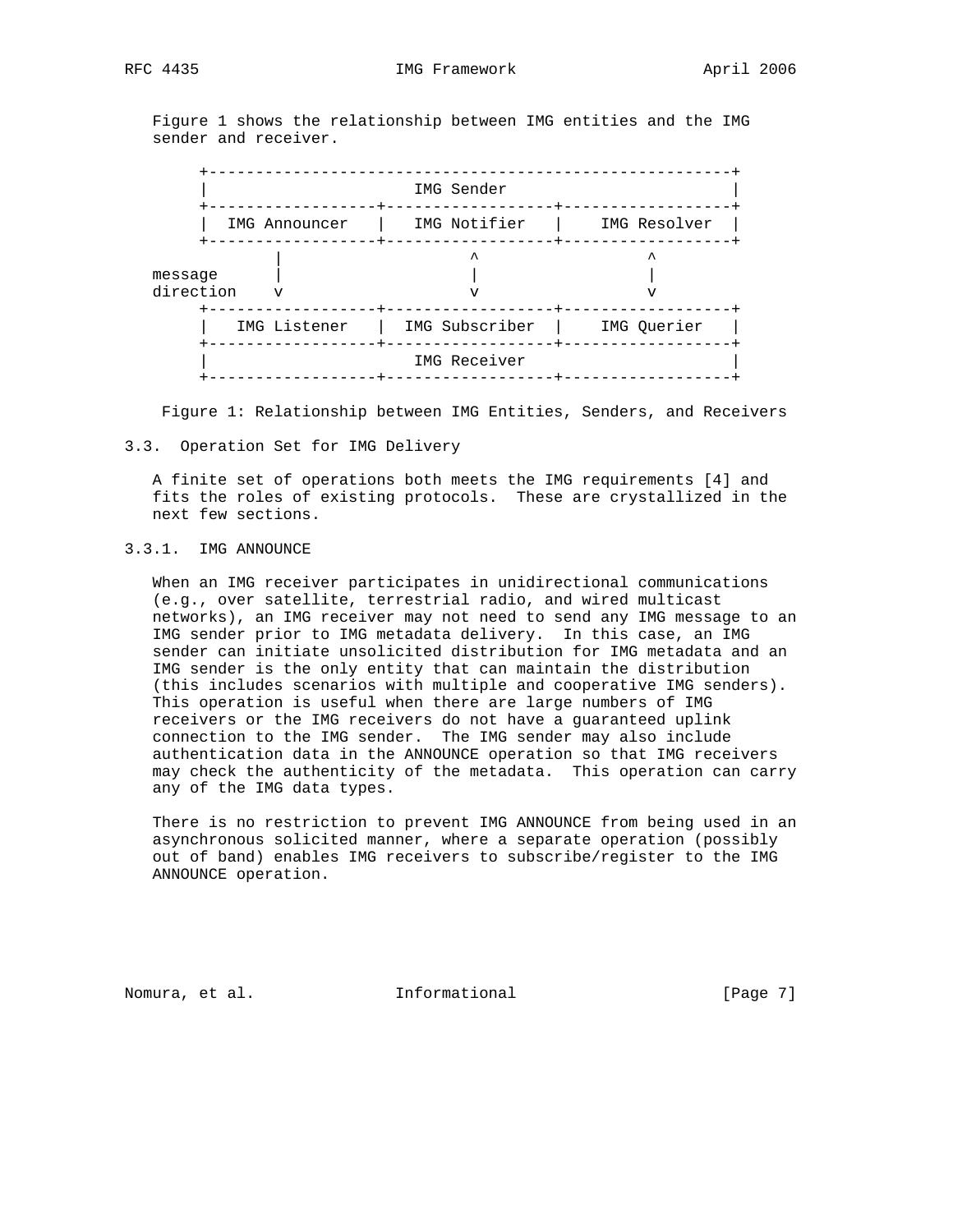## 3.3.2. IMG QUERY

 If an IMG receiver needs to obtain IMG metadata, an IMG receiver can use an IMG QUERY operation and initiate a receiver-driven IMG transport session. The IMG receiver expects a synchronous response to the subsequent request from the IMG sender. This operation can be used where a bidirectional transport network is available between the IMG sender and receiver. Some IMG receivers may want to obtain IMG metadata when network connectivity is available or just to avoid caching unsolicited IMG metadata. The IMG receiver must indicate the extent and data type of metadata wanted in some message in the operation. The extent indicates the number and grouping of metadata descriptions. In some cases, it may be feasible to request an IMG sender's complete metadata collection.

## 3.3.3. IMG RESOLVE

 An IMG sender synchronously responds, and sends IMG metadata, to an IMG QUERY that has been sent by an IMG receiver. This operation can be used where a bidirectional transport network is available between the IMG sender and receiver. If the IMG QUERY specifies a subset of IMG metadata (extent and data type) that is available to the IMG sender, the IMG sender can resolve the query; otherwise, it should indicate that it is not able to resolve the query. The IMG sender may authenticate the IMG receiver during the QUERY operation to determine if the IMG receiver is authorized to receive that metadata. The sender may also include authentication data in the RESOLVE operation so that IMG receivers may check the authenticity of the metadata. This operation may carry any of the IMG data types.

# 3.3.4. IMG SUBSCRIBE

 If an IMG receiver wants to be notified when the IMG metadata it holds becomes stale, the IMG receiver can use the IMG SUBSCRIBE operation in advance in order to solicit IMG NOTIFY messages from an IMG sender.

 This operation may provide the IMG sender with specific details of which metadata or notification services it is interested in the case where the IMG sender offers more than the simplest "all data" service. This operation implicitly provides the functionality of unsubscribing to inform an IMG sender that an IMG receiver wishes to stop getting certain (or all) notifications. It should be noted that unsubscription may be provided implicitly by the expiry (timeout) of a subscription before it is renewed.

Nomura, et al. **Informational** [Page 8]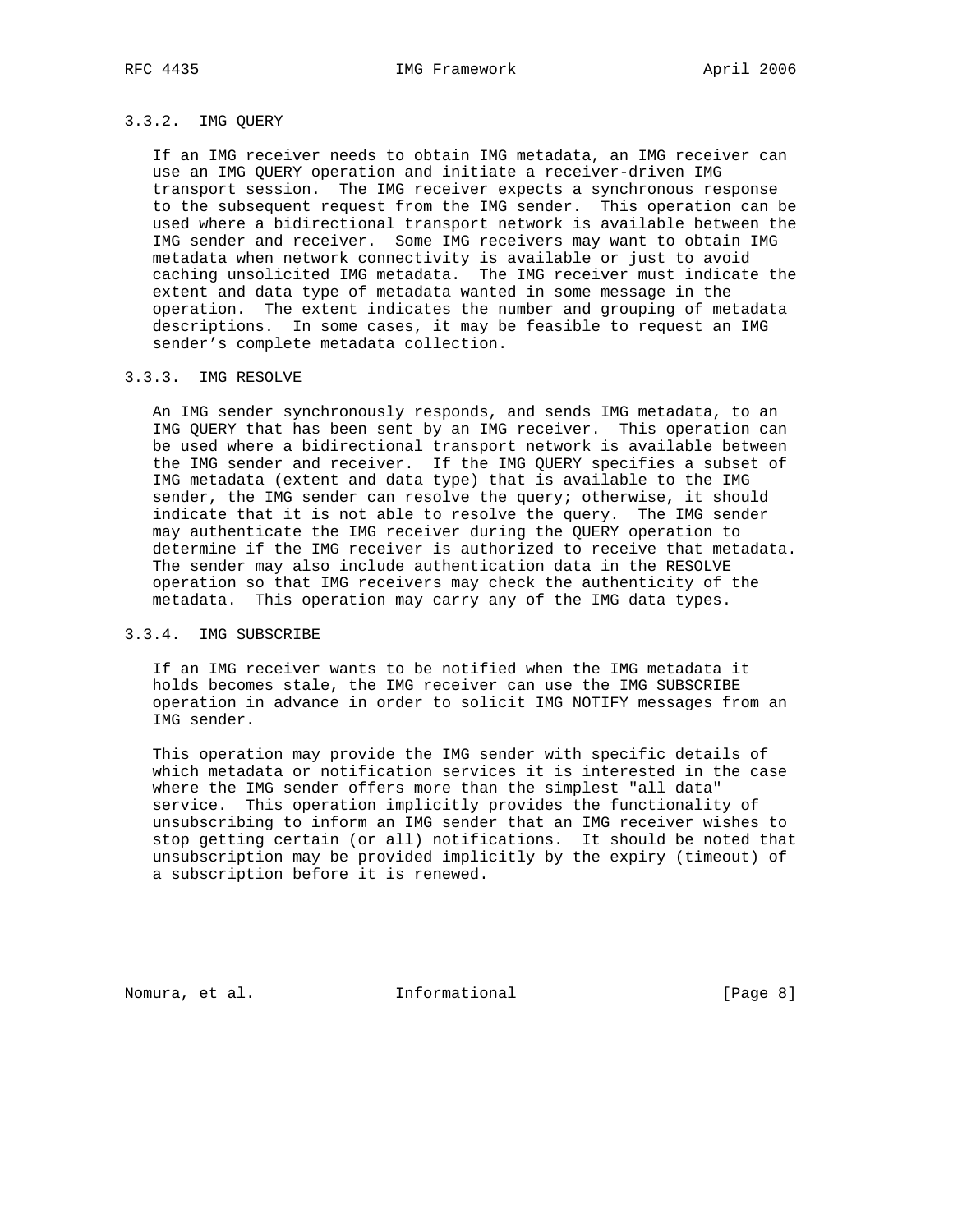Since the IMG receiver does not know when metadata will be updated and the notify message will arrive, this operation does not synchronize with the notify messages. The IMG receiver may wait for notify messages for a long time. The IMG sender may authenticate the IMG receiver to check whether an IMG SUBSCRIBE operation is from an authorized IMG receiver.

### 3.3.5. IMG NOTIFY

 An IMG NOTIFY is used asynchronously in response to an earlier IMG SUBSCRIBE. An IMG NOTIFY operation indicates that updated IMG metadata is available or part of the existing IMG metadata is stale. An IMG NOTIFY may be delivered more than once during the time an IMG SUBSCRIBE is active. This operation may carry any of the IMG data types. The IMG sender may also include authentication data in the IMG NOTIFY operation so that IMG receivers may check the authenticity of the messages.

## 3.3.6. Binding between IMG Operations and Data Types

 There is a need to provide a binding between the various IMG operations and IMG data types to allow management of each discrete set of IMG metadata transferred using an IMG operation. This binding must be independent of any particular metadata syntax used to represent a set of IMG metadata, as well as be compatible with any IMG transport protocol. The binding must uniquely identify the set of IMG metadata delivered within an IMG transfer, regardless of the metadata syntax used. The uniqueness may only be needed within the domains the metadata is used, but this must enable globally unique identification to support Internet usage. Care should be taken that scope- and domain-specific identifiers do not leak outside the scope; using globally unique identifiers such as URLs avoids these problems.

 The binding must provide versioning to the transferred IMG metadata so that changes can be easily handled and stale data identified, and give temporal validity of the transferred IMG metadata. It must invalidate the IMG metadata by indicating an expiry time, and may optionally provide a time (presumably in the future) from when the IMG metadata becomes valid. The temporal validity of a metadata object may need to be updated later. Furthermore, the binding must be independent of any specific metadata syntax used for the IMG metadata, in the sense that no useful syntax should be excluded.

Nomura, et al. 1nformational 1999 [Page 9]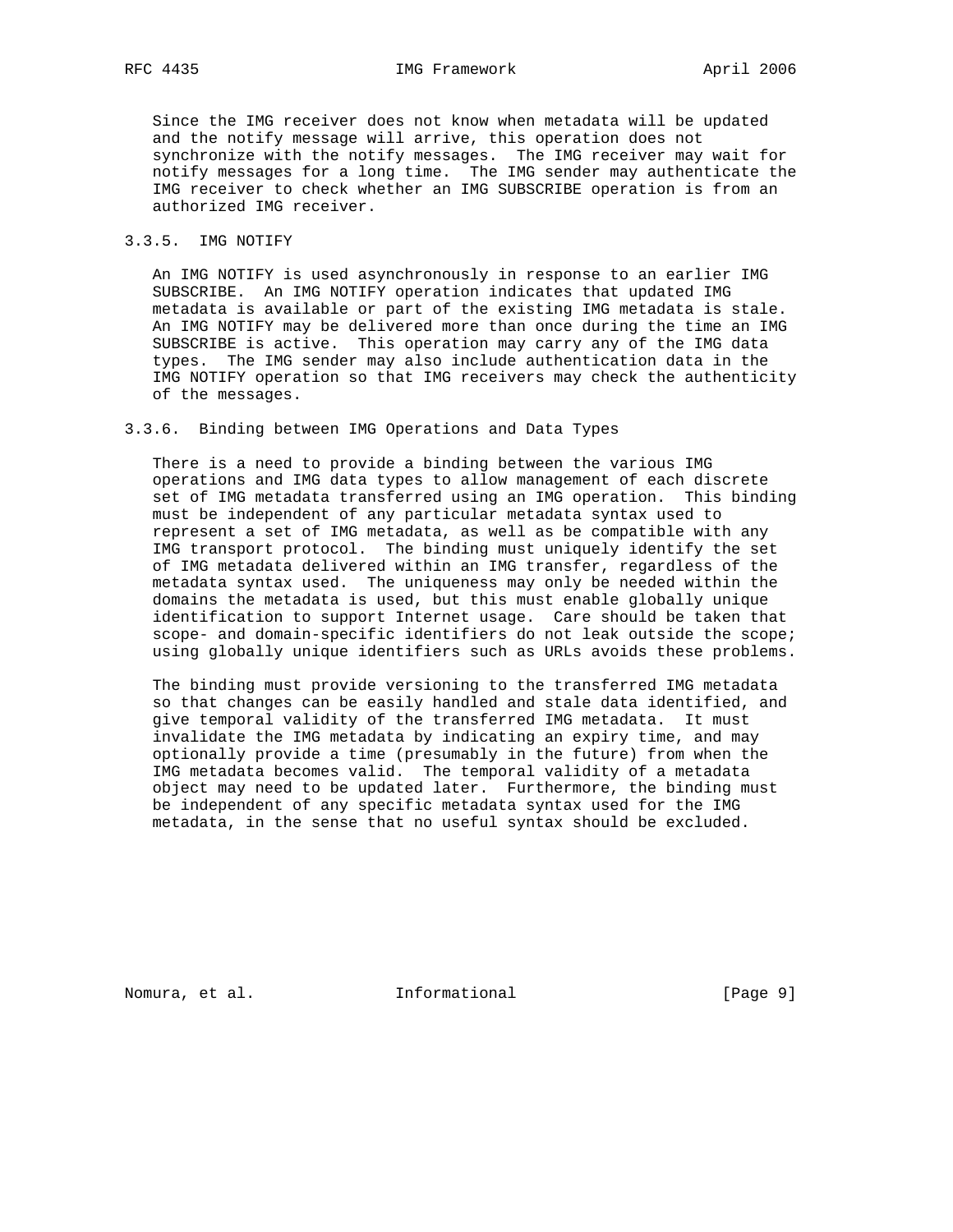# 3.4. Overview of Protocol Operations

 Figure 2 gives an overview of the relationship between transport cases, IMG operations, and IMG data types. It is not a protocol stack. Generalized multicast point-to-multipoint (P-to-M) and unicast point-to-point (P-to-P) transports are shown.

| IMG<br>Data Types | Complete Desc., Delta Desc., Pointer |                             |                          |  |  |
|-------------------|--------------------------------------|-----------------------------|--------------------------|--|--|
| IMG<br>Operations | IMG ANNOUNCE                         | IMG SUBSCRIBE<br>IMG NOTIFY | IMG OUERY<br>IMG RESOLVE |  |  |
| IMG<br>Transport  | $P-to-M$                             | $P-to-P$                    |                          |  |  |

Figure 2: IMG Transport, IMG Operations, and IMG Data Types

#### 4. Deployment Scenarios for IMG Entities

 This section provides some basic deployment scenarios for IMG entities that illustrate common threads from protocols to use cases. For the purposes of clarity, this document presents the simple dataflow from an IMG sender to an IMG receiver, as shown in Figure 3.

| IMG Sender | IMG Receiver |
|------------|--------------|
|            |              |
|            |              |

Figure 3: A Simple IMG Sender to IMG Receiver Relationship

## 4.1. Intermediary Cases

 Some IMG metadata may be distributed to a large number of IMG receivers, for example, when public metadata is distributed to all IMG receivers of a certain group. This kind of IMG metadata may be distributed from one IMG sender to multiple IMG receivers (Figure 4) or may be relayed across a set of IMG transceivers that receive the IMG metadata, possibly filter or modify its content, and then forward it.

Nomura, et al. **Informational** [Page 10]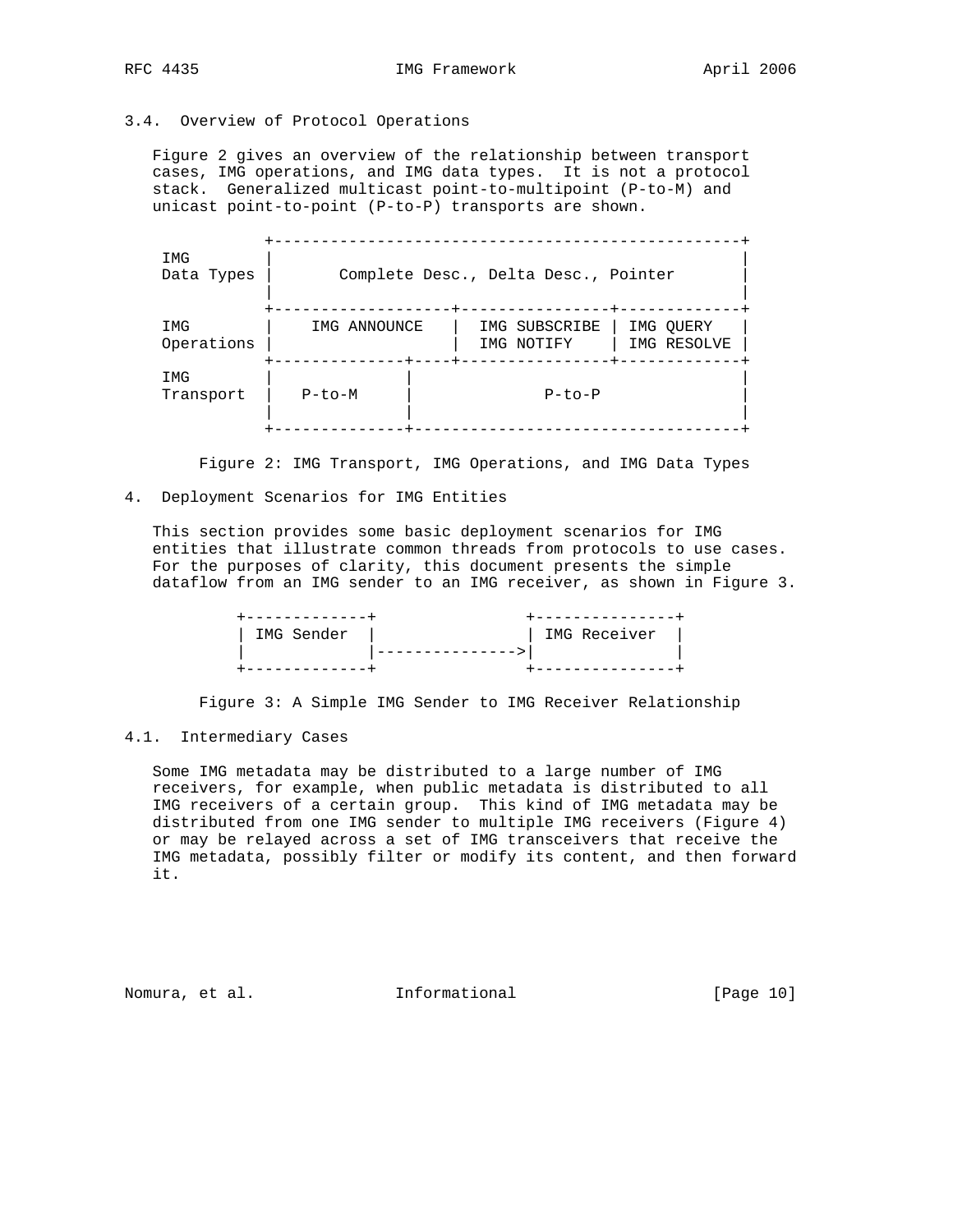

Figure 4: A Relay Network with an IMG Transceiver

 IMG senders and receivers are logical functions, and it is possible for some or all hosts in a system to perform both roles, as, for instance, in many-to-many communications or where a transceiver is used to combine or aggregate IMG metadata for some IMG receivers. An IMG receiver may be allowed to receive IMG metadata from any number of IMG senders.

 IMG metadata is used to find, obtain, manage, and play media content. IMG metadata may be modified during IMG transfer. For example, a server may use IMGs to retrieve media content via unicast and then make it available at scheduled times via multicast, thus requiring a change of the corresponding metadata. IMG transceivers may add or delete information or aggregate IMG metadata from different IMG senders. For example, a rating service may add its own content ratings or recommendations to existing metadata. An implication of changing (or aggregating) IMG metadata from one or more IMG senders is that the original authenticity is lost. Thus, it may be beneficial to sign fragments so that the intermediary can replace a fragment without changing the authenticity of the remainder. For example, smaller fragments may be appropriate for more volatile parts, and larger ones may be appropriate for stable parts.

Nomura, et al. 100 millional 11 millional momentum informational contract in the set of  $[Page 11]$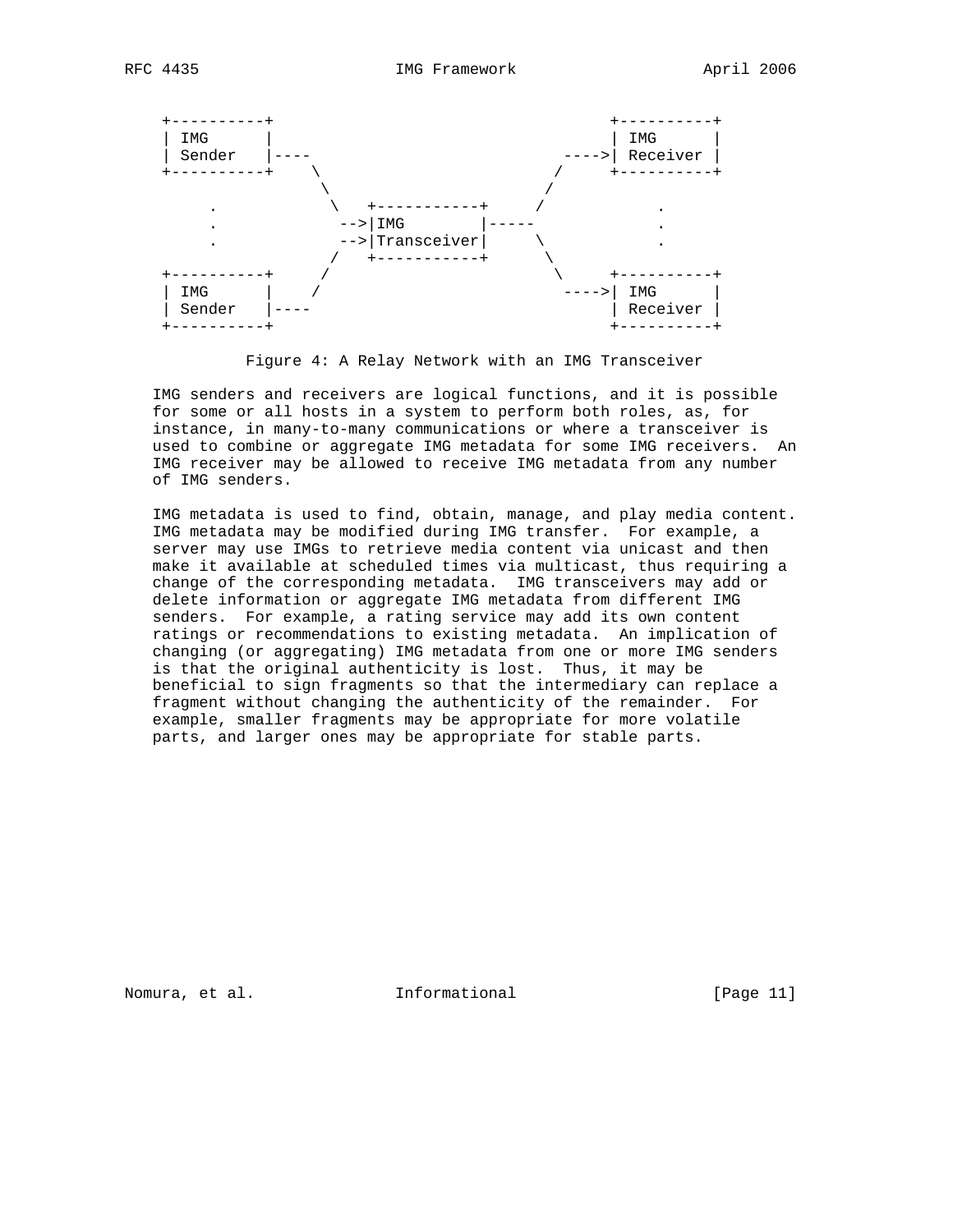# 4.2. One-to-Many Unidirectional Multicast

 The one-to-many unidirectional multicast case implies many IMG receivers and one or more IMG senders implementing IMG announcer and IMG listener operations as shown in Figure 5.



Figure 5: IMG Unidirectional Multicast Distribution Example

 Note, as defined in the IMG requirement REL-4 [4], an IMG transport protocol MUST support reliable message exchange. This includes the one-to-many unidirectional multicast case; however, the mechanism to provide this is beyond the scope of this document.

### 4.3. One-to-One Bidirectional Unicast

 In the one-to-one bidirectional unicast case, both query/resolve (Figure 6) and subscribe/notify (Figure 7) message exchange operations are feasible.



Figure 6: Query/Resolve Sequence Example

Nomura, et al. 100 millional 11 millional contractional [Page 12]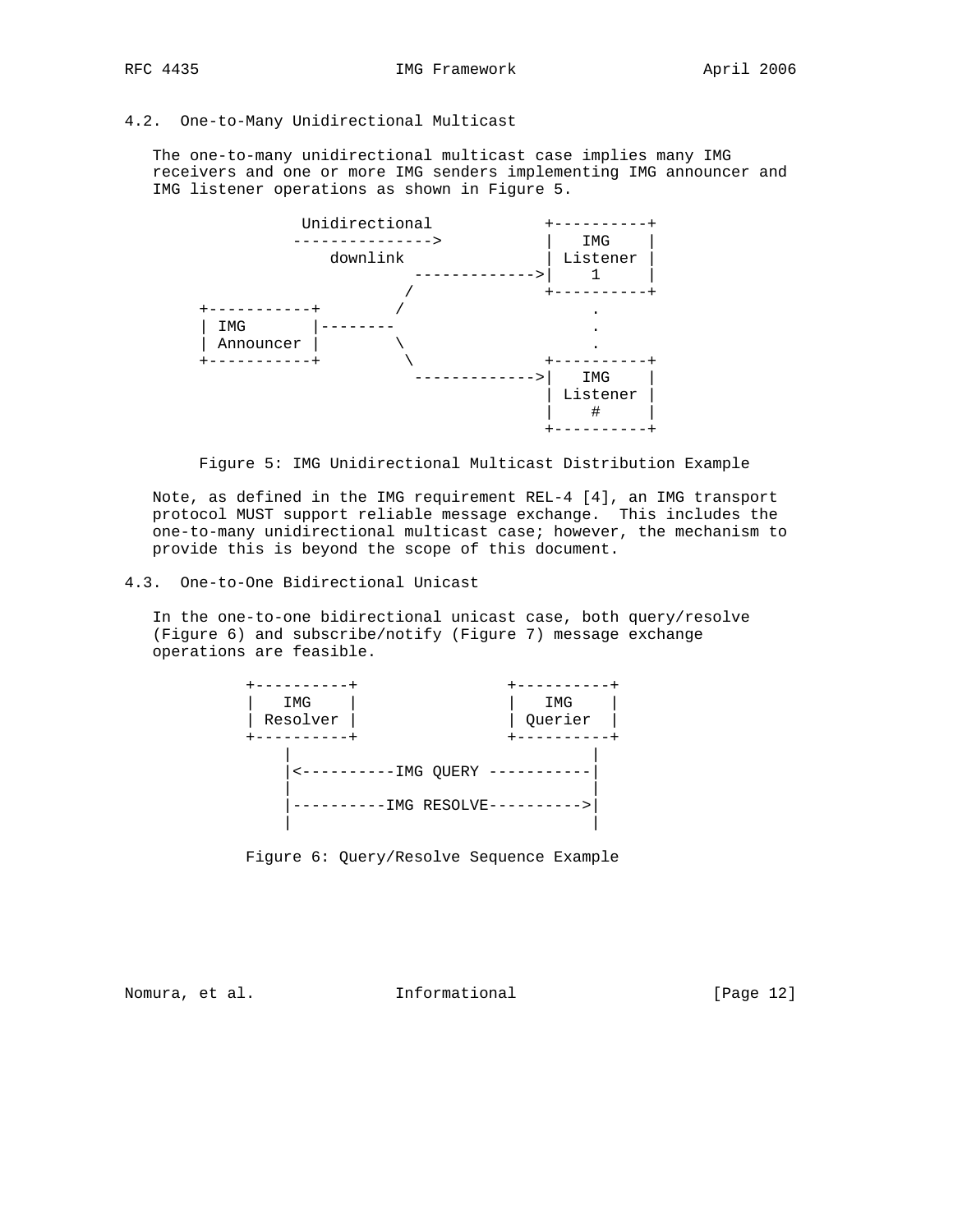

Figure 7: Subscribe/Notify Sequence Example

4.4. Combined Operations with Common Metadata

 As shown in Figure 8, a common data model for multiple protocol operations allows a diverse range of IMG senders and receivers to provide consistent and interoperable sets of IMG metadata.



Figure 8: Combined System with Common Metadata

Nomura, et al. 1nformational 1999 [Page 13]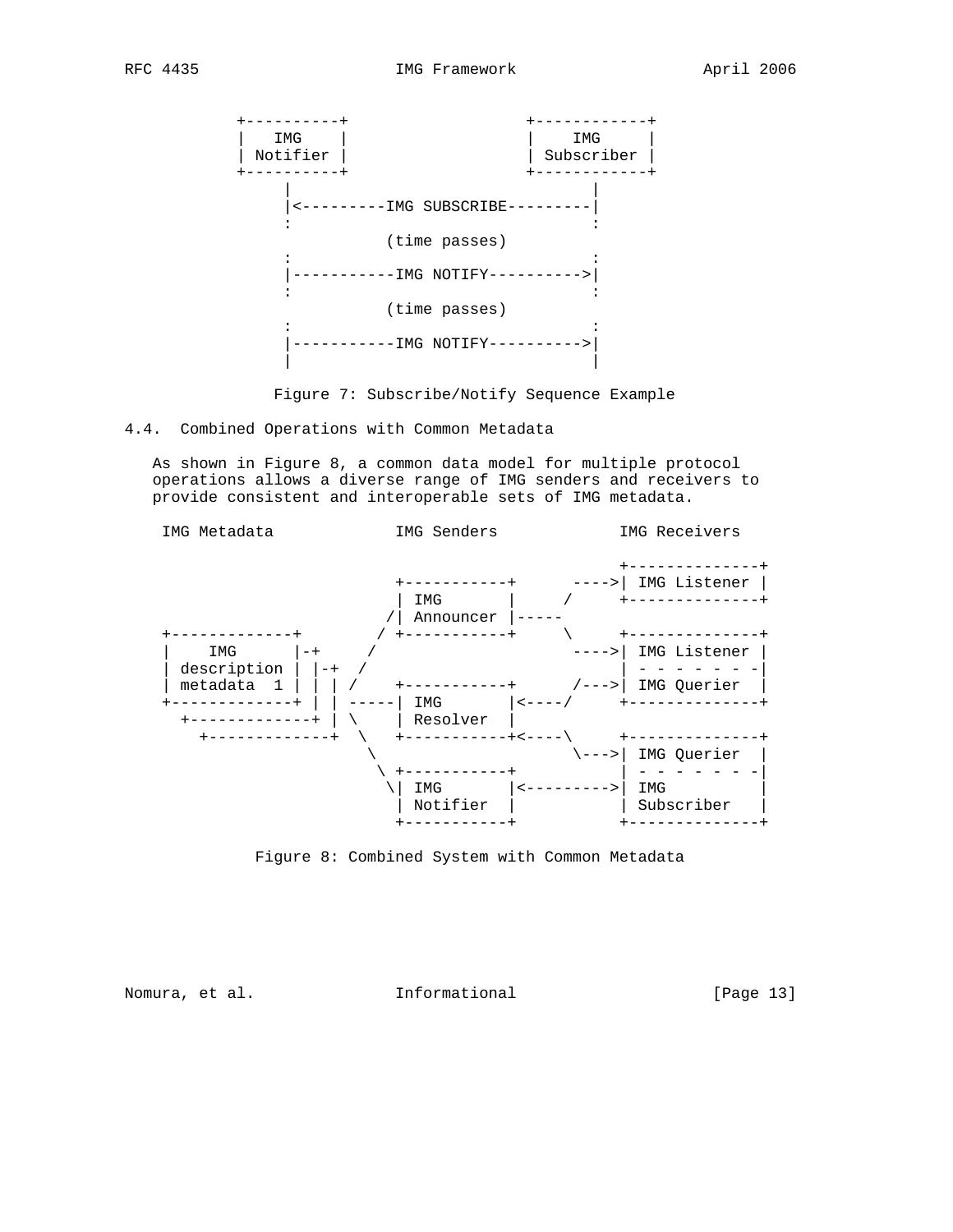- 5. Applicability of Existing Protocols to the Proposed Framework Model
- 5.1. Existing Standards Fitting the IMG Framework Model

 SDP: The SDP format [2] could be used to describe session-level parameters (e.g., scheduling, addressing, and the use of media codecs) to be included in Complete IMG Descriptions. Although there are extension points in SDP allowing the format to be extended, there are limitations in the flexibility of this extension mechanism. However, SDP syntax cannot provide IMG Descriptions and IMG Pointers without significant overhead. It is expected that the information conveyed by SDP is just a small subset of IMG metadata; thus, the use of SDP for other than session parameters may not be reasonable.

 SDPng [3]: Similar to SDP, this format could also be used for representing session-level parameters of IMG metadata. Compared to SDP, the XML-based format of SDPng should be much more flexible and allow extensions and integration with other description formats.

 MPEG-7: Descriptions based on the MPEG-7 standard [5] could provide application-specific metadata describing the properties of multimedia content beyond parameters carried in SDP or SDPng descriptions. MPEG-7 provides a machine-readable format of representing content categories and attributes, helping end-users or receiving software in choosing content for reception. MPEG-7 is based on XML, so it is well suited to be combined with other XML-based formats such as SDPng.

 TV-Anytime: The TV-Anytime Forum [6] provides descriptions based on XML schema for TV-specific program guides. TV-Anytime uses the MPEG-7 User description profile to a limited extent, only for user preferences and usage history, and also a TV-Anytime-specific data model for other schema. These are optimized to describe broadcast schedules, on-demand program guides and program events.

 HTTP: The HTTP protocol [7] can be used as a bidirectional unicast IMG transport protocol. Being a request-reply-oriented protocol, HTTP is well suited for implementing synchronous operations such as QUERY, RESOLVE, and even SUBSCRIBE. However, HTTP does not provide asynchronous operations such as ANNOUNCE and NOTIFY and to implement asynchronous operations using HTTP, IMG receivers should poll the IMG sender periodically. Thus, by itself, HTTP is not sufficient to fulfill all of the IMG requirements [4] in a unicast deployment.

 Session Announcement Protocol (SAP): The announcement mechanism provided by SAP [8] provides unidirectional delivery of session discovery information. Although SDP is the default payload format of SAP, the use of a MIME type identifier for the payload allows

Nomura, et al. 1nformational [Page 14]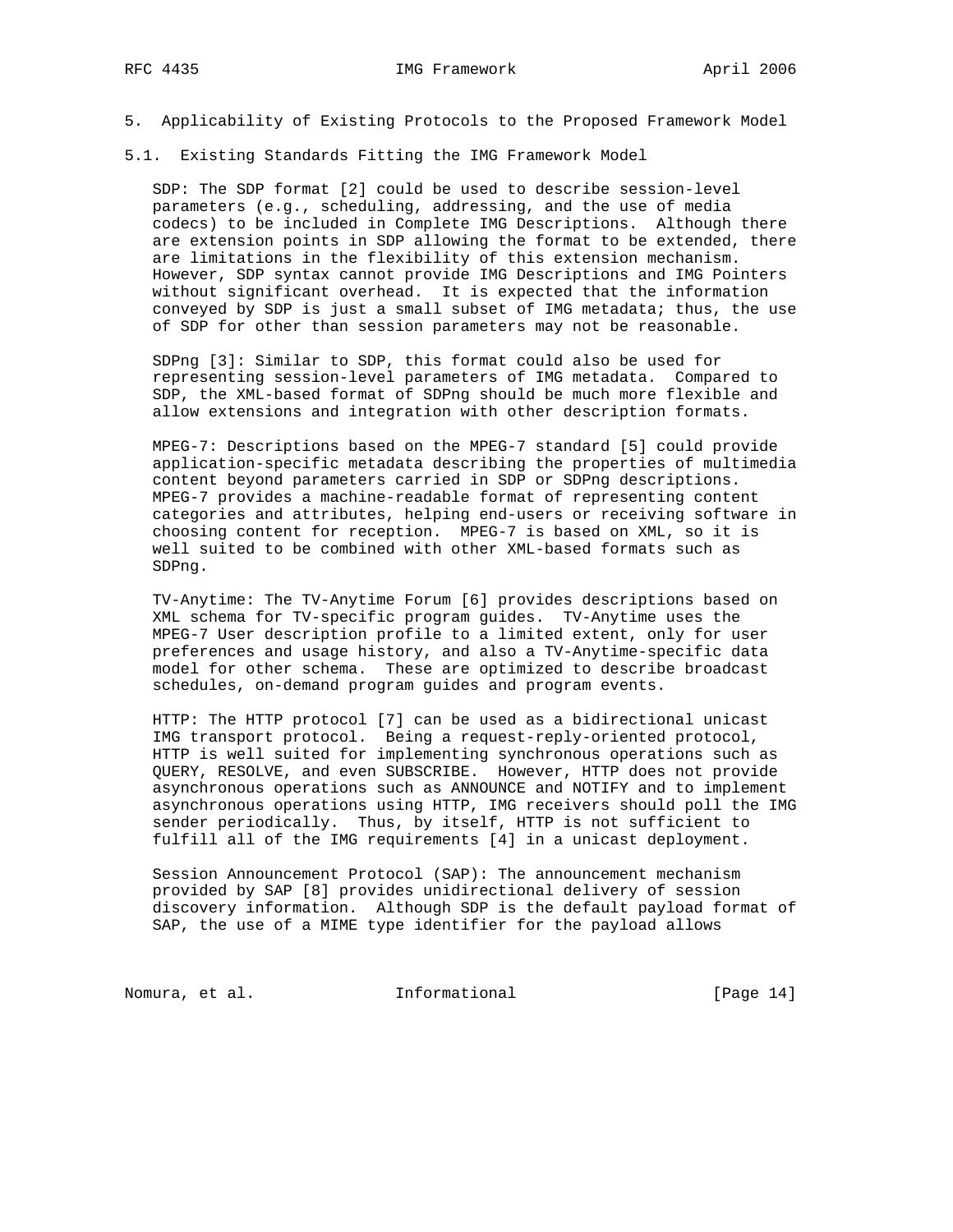arbitrary payload formats to be used in SAP messages. Thus, SAP could be used to implement the multicast and unicast IMG ANNOUNCE and IMG NOTIFY operations.

 However, SAP lacks scalable and efficient reliability, extensibility for payload size, and congestion control, and only one description is allowed per SAP message due to lack of payload segmentation.

 In principle, SAP could be extended to get around its limitations. However, the amount of changes needed in SAP to address all of the above limitations would effectively result in a new protocol. Due to these limitations, the use of SAP as an IMG transport protocol is not recommended.

 SIP: The SIP-specific event mechanism described in RFC 3265 [9] provides a way to implement IMG SUBSCRIBE and IMG NOTIFY operations via a bidirectional unicast connection. However, there are scalability problems with this approach, as RFC 3265 currently does not consider multicast.

 Real Time Streaming Protocol (RTSP): The RTSP protocol [10] defines a retrieval-and-update notification mechanism, named DESCRIBE and ANNOUNCE, for the description of a presentation or media object in order to initialize a streaming session. These methods are a subset of the entire streaming control operations in RTSP; thus, these could not be available for individual mechanisms. However, the DESCRIBE method in RTSP could be used to instantiate IMG QUERY, IMG RESOLVE, and IMG SUBSCRIBE, and the RTSP ANNOUNCE could be used to instantiate an IMG NOTIFY for a streaming session controlled by RTSP.

5.2. IMG Mechanism Needs Which Are Not Met by Existing Standards

 Several needs result from the IMG requirements, framework model, and existing relevant mechanisms as already shown in this document. Four specific groupings of work are readily apparent: (a) specification of an adequate multicast- and unidirectional-capable announcement protocol; (b) specification of the use of existing unicast protocols to enable unicast subscribe and announcement/notification functionality; (c) specification of the metadata envelope that is common to, and independent of, the application metadata syntax(es) used; and (d) agreement on basic metadata models to enable interoperability testing of the above. The following sections describe each of these.

Nomura, et al. 100 millional 11 millional momentum (Page 15)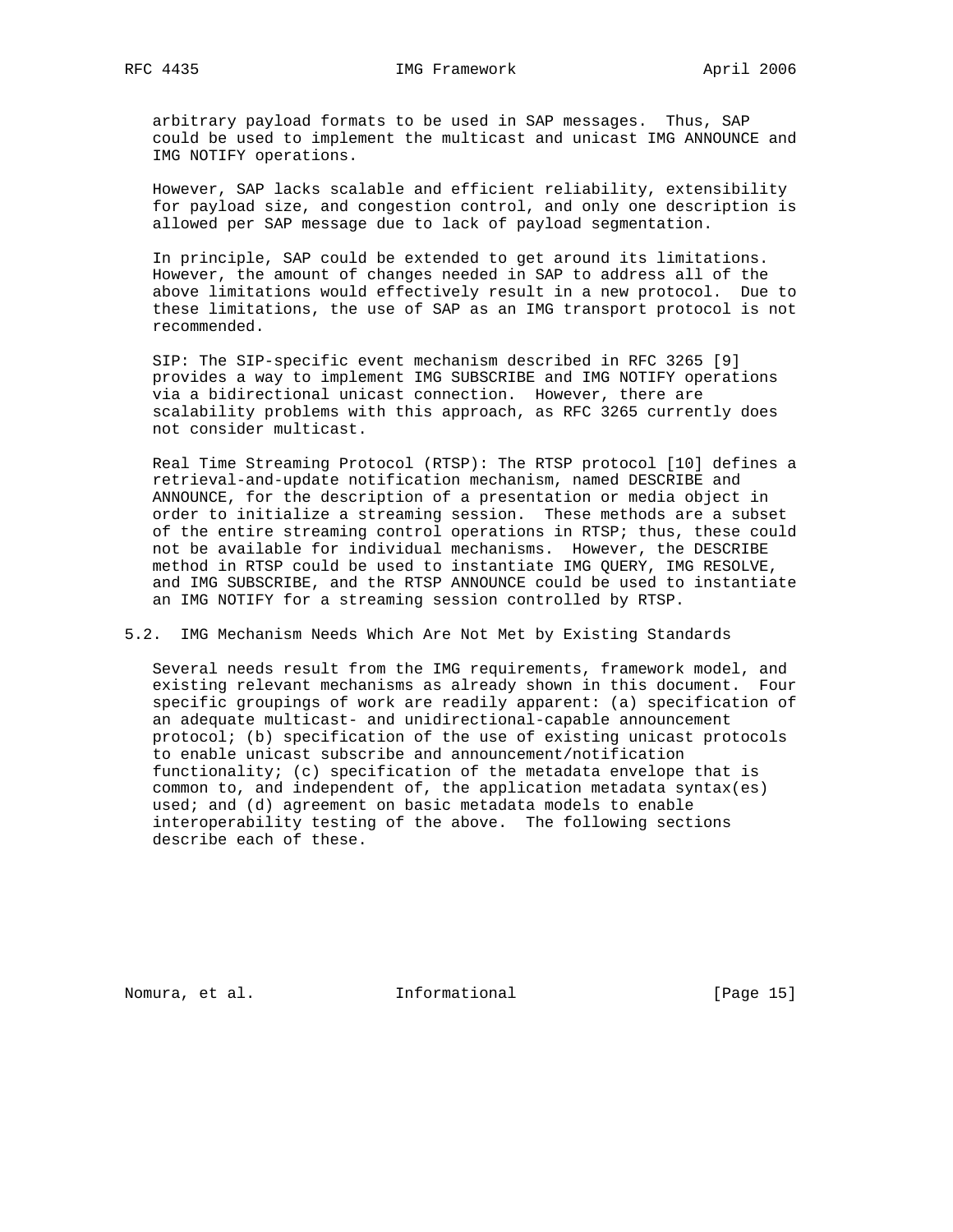## 5.2.1. A Multicast Transport Protocol

 SAP is currently the only open standard protocol suited to the unidirectional/multicast delivery of IMG metadata. As discussed, it fails to meet the IMG requirements in many ways and, since it is not designed to be extensible, we recognize that a new multicast transport protocol for announcements needs to be specified to meet IMG needs. This protocol will be essential to IMG delivery for unidirectional and multicast deployments.

 The Asynchronous Layered Coding (ALC) [11] protocol from the IETF Reliable Multicast Transport (RMT) working group is very interesting as it fulfills many of the requirements, is extensible, and has the ability to 'plug-in' both FEC (Forward Error Correction, for reliability) and CC (Congestion Control) functional blocks. It is specifically designed for unidirectional multicast object transport. ALC is not fully specified, although the RMT working group had a fully specified protocol using ALC called FLUTE (File Delivery over Unidirectional Transport) [12]. FLUTE seems to be the only fully specified transport and open specification on which a new IMG announcement protocol could be designed. Thus, we recommend that ALC and FLUTE be the starting points for this protocol's design.

 Developing a new protocol from scratch, or attempting to improve SAP, is also feasible, although it would involve repeating many of the design processes and decisions already made by the IETF for ALC. In particular, any announcement protocol must feature sufficient scalability, flexibility, and reliability to meet IMG needs. Also, the IMG ANNOUNCE operation must be supported and IMG NOTIFY capability could be investigated for both hybrid unicast-multicast and unidirectional unicast systems.

5.2.2. Usage of Unicast Transport Protocols

 A thorough description of the use of existing unicast protocols is essential for the use of IMGs in a unicast point-to-point environment. Such a specification has not been published, although several usable unicast transport protocols and specifications can be harnessed for this (SIP [13], SIP events [9], HTTP [7], etc.). In particular, both IMG SUBSCRIBE-NOTIFY and IMG QUERY-RESOLVE operation pairs must be enabled. We anticipate that the IMG QUERY-RESOLVE operation can be achieved using HTTP, although other transport protocol options may be beneficial to consider too.

Nomura, et al. 100 mm informational 100 mm informational [Page 16]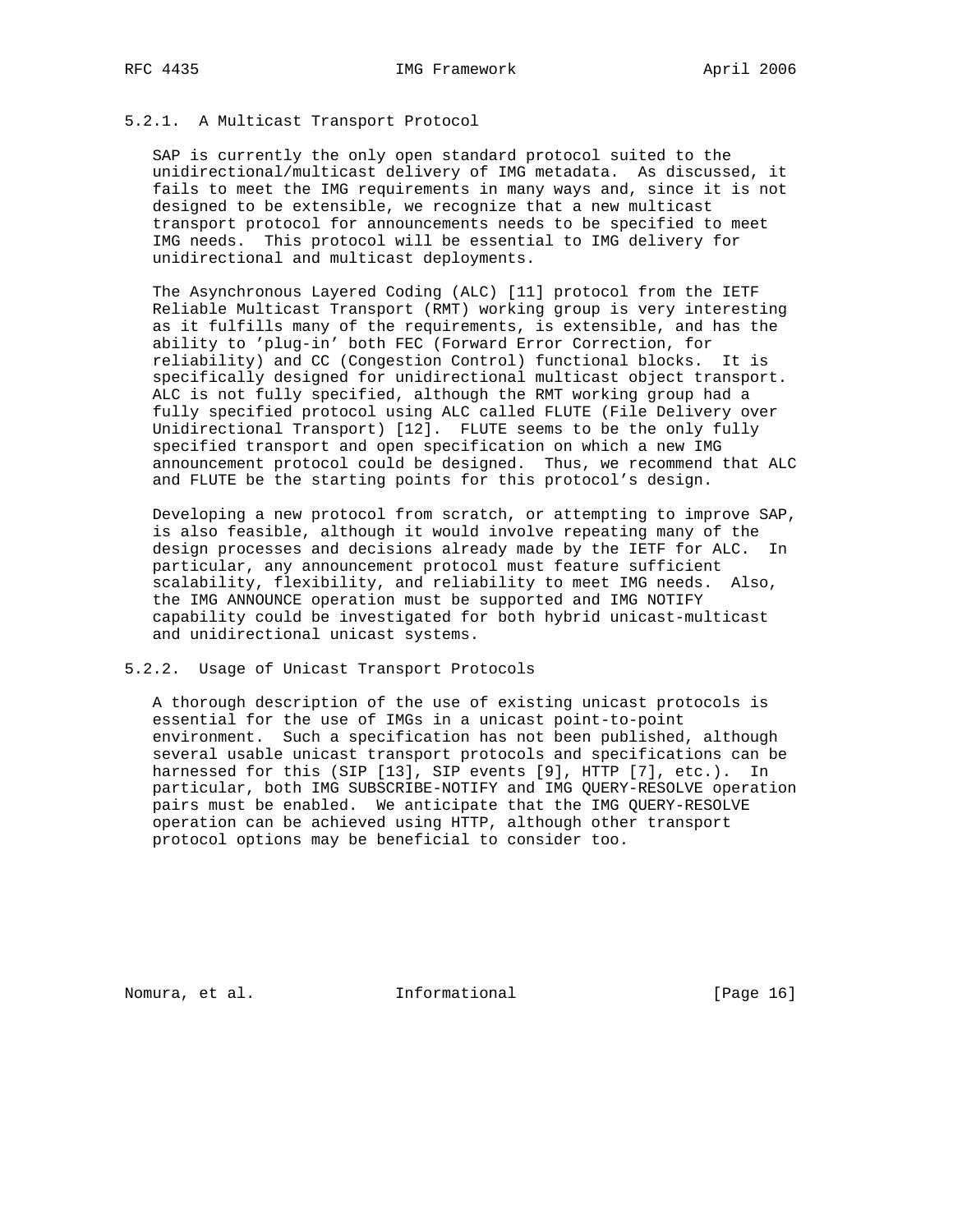## 5.2.3. IMG Envelope

 An IMG envelope provides the binding between IMG operations and data types. Such a binding can be realized by defining a common minimal set of information needed to manage IMG metadata transfers, and by including this information with any set of IMG metadata delivered to IMG receivers.

 Four options for IMG metadata transfer envelope delivery are feasible:

- 1. Embedding in a transport protocol header. This can be done with either header extensions of existing protocols, or newly defined header fields of a new (or new version of a) transport protocol. However, multiple methods for the variety of transport protocols would hinder interoperability and transport protocol independence.
- 2. A separate envelope object, which points to the IMG metadata 'object', delivered in-band with the metadata transport protocol session. This might complicate delivery as the envelope and 'service' metadata objects would have to be bound, e.g., by pairing some kind of transport object numbers (analogous to port number pairs sometimes used for RTP and RTCP [14]). This would also enable schemes that deliver envelope and metadata 'objects' by different media, also using more than a single transport protocol.
- 3. A metadata wrapper that points to and/or embeds the service metadata into its 'super-syntax'. For example, XML would enable embedding generic text objects.
- 4. Embedding in the metadata itself. However, this requires a new field in many metadata syntaxes and would not be feasible if a useful syntax were not capable of extensibility in this way. It also introduces a larger 'implementation interpretation' variety, which would hinder interoperability. Thus, this option is not recommended.

 It is likely that more than one of these options will fulfill the needs of IMGs, so the selection, and possibly optimization, is left for subsequent specification and feedback from implementation experience. Such a specification is essential for IMG delivery.

 When there are superset/subset relations between IMG Descriptions, it is assumed that the IMG Descriptions of the subset inherit the parameters of the superset. Thus, an IMG metadata transfer envelope carrying the IMG Descriptions of a superset may implicitly define

Nomura, et al. 100 mm informational 100 mm informational [Page 17]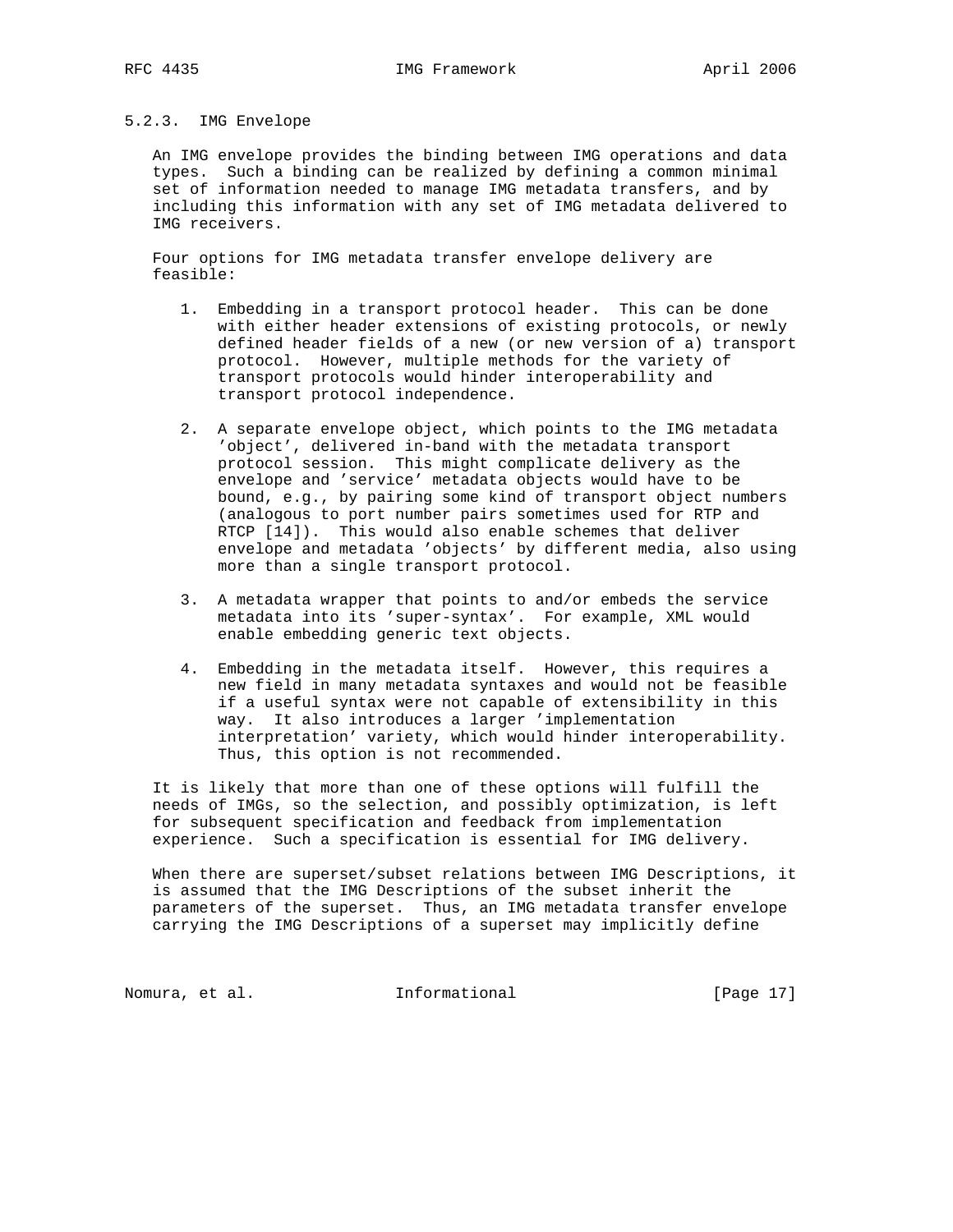parameters of IMG Descriptions belonging to its subset. The relations between IMG Descriptions may span from one envelope to another according to a data model definition.

#### 5.2.4. Metadata Data Model

 A structured data model would allow reuse and extension of the set of metadata and may enable use of multiple syntaxes (SDP, MPEG-7, etc.) as part of the same body of IMG metadata.

 For the successful deployment of IMGs in various environments, further work may be needed to define metadata and data models for application-specific requirements. Existing (and future) work on these would need to be mapped to the IMG data types and use of the IMG transfer envelope concept as described above.

 This document is a framework for the delivery of IMG metadata and thus further discussion on the definition data models for IMGs is beyond its scope.

#### 6. Security Considerations

 The IMG framework is developed from the IMG requirements document [4], and so the selection of specific protocols and mechanism for use with the IMG framework must also take into account the security considerations of the IMG requirements document. This framework document does not mandate the use of specific protocols. However, an IMG specification would inherit the security considerations of specific protocols used.

 Protocol instantiations that are used to provide IMG operations will have very different security considerations depending on their scope and purpose. However, there are several general issues that are valuable to consider and, in some cases, provide technical solutions for. These are described below.

 Individual and group privacy: Customized IMG metadata may reveal information about the habits and preferences of a user and may thus deserve confidentiality protection, even if the original information were public. Protecting this metadata against snooping requires the same actions and measures as for other point-to-point and multicast Internet communications. Naturally, the risk of snooping depends on the amount of individual or group personalization the IMG metadata contains.

 IMG authenticity: In some cases, the IMG receiver needs to be assured of the sender or origin of IMG metadata or its modification history. This can prevent denial-of-service or hijacking attempts that give an

Nomura, et al. 100 millional 11 millional contractional [Page 18]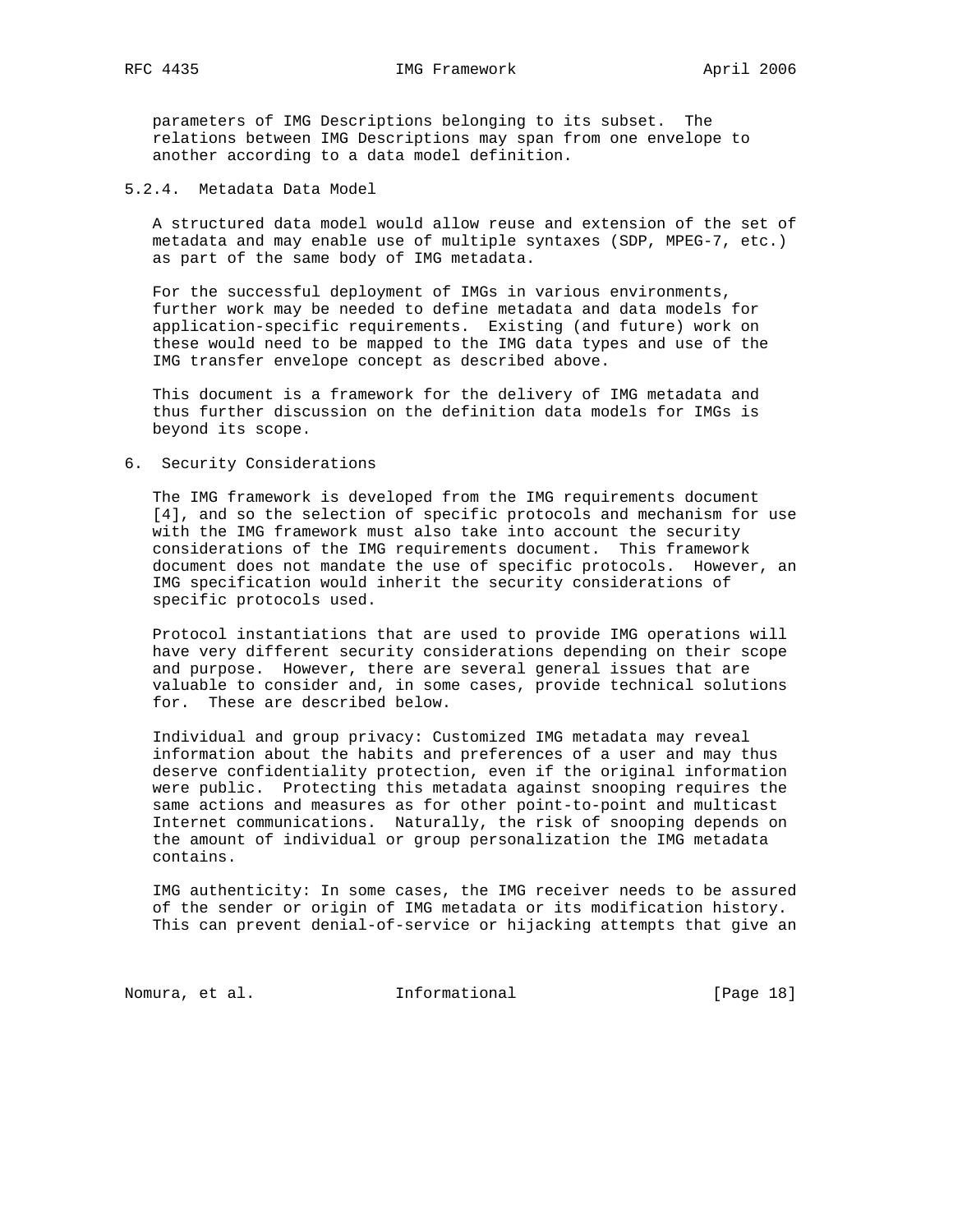IMG receiver incorrect information in or about the metadata, thus preventing successful access of the media or directing the IMG receiver to the incorrect media possibly with tasteless material.

 IMG receiver authorization: Some or all of any IMG sender's metadata may be private or valuable enough to allow access to only certain IMG receivers and thus make it worth authenticating users. Encrypting the data is also a reasonable step, especially where group communications methods results in unavoidable snooping opportunities for unauthorized nodes.

 Unidirectional specifics: A difficulty that is faced by unidirectional delivery operations is that many protocols providing application-level security are based on bidirectional communications. The application of these security protocols in case of strictly unidirectional links is not considered in the present document.

 Malicious code: Currently, IMGs are not envisaged to deliver executable code at any stage. However, as some IMG transport protocols may be capable of delivering arbitrary files, it is RECOMMENDED that the IMG operations do not have write access to the system or any other critical areas.

- 7. Normative References
	- [1] Bradner, S., "Key words for use in RFCs to Indicate Requirement Levels", BCP 14, RFC 2119, March 1997.
- 8. Informative References
	- [2] Handley, M. and V. Jacobson, "SDP: Session Description Protocol", RFC 2327, April 1998.
	- [3] Kutscher, D., Ott, J., and C. Bormann, "Session description and capability negotiation", Work in Progress, October 2003.
	- [4] Nomura, Y., Walsh, R., Luoma, J-P., Ott, J., and H. Schulzrinne, "Requirements for Internet Media Guides", Work in Progress, December 2005.
	- [5] "Multimedia content description interface -- Part 1: Systems", ISO/IEC 15938-1, July 2002.
	- [6] TV-Anytime Forum, "Broadcast and On-line Services: Search, select, and rightful use of content on personal storage systems ("TV-Anytime Phase 1"); Part 2: System description," ETSI-TS 102 822-2: System Description, V1.1.1, October 2003.

Nomura, et al. 10 millional 11 millional 19 million (Page 19)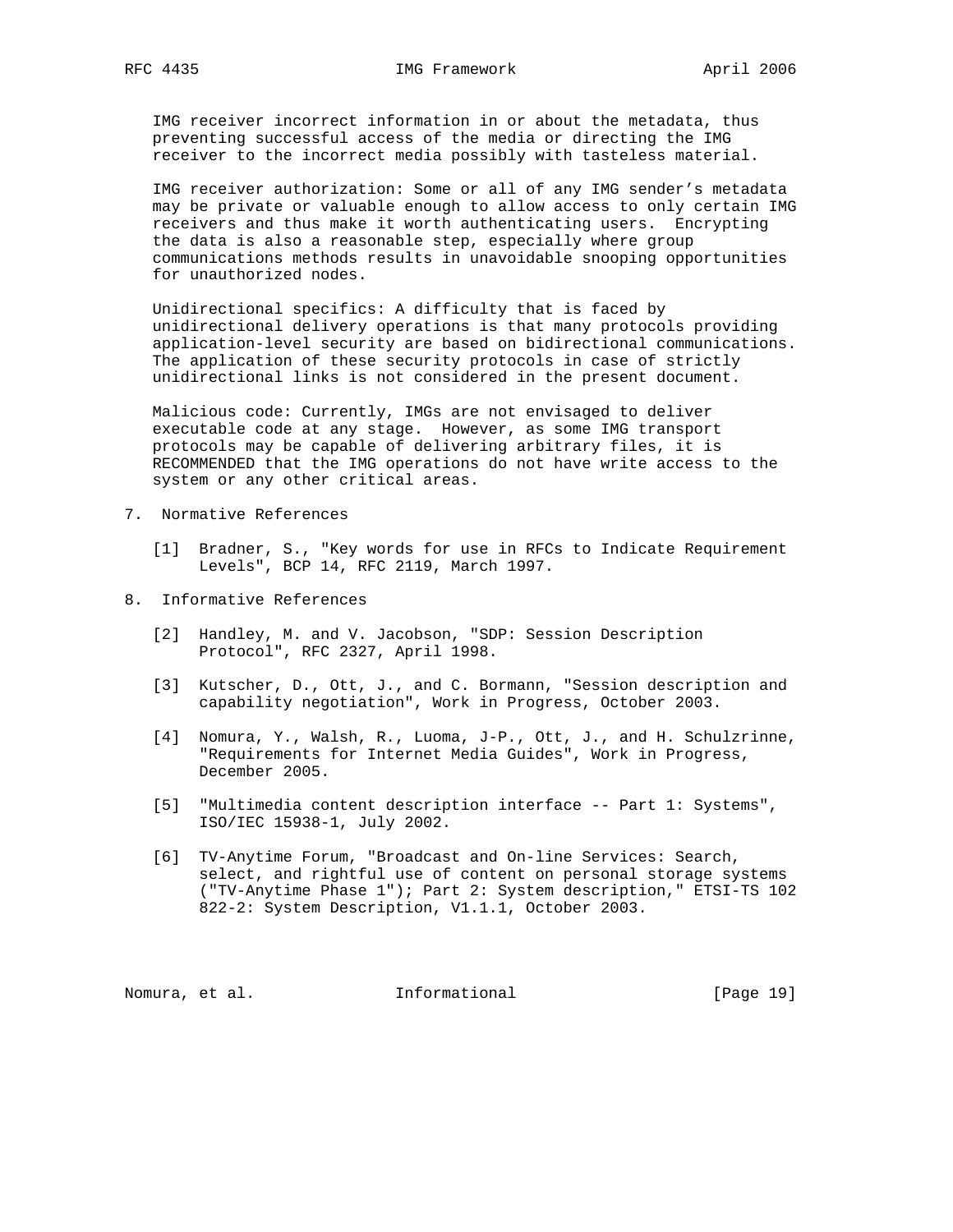- [7] Fielding, R., Gettys, J., Mogul, J., Frystyk, H., Masinter, L., Leach, P., and T. Berners-Lee, "Hypertext Transfer Protocol -- HTTP/1.1", RFC 2616, June 1999.
- [8] Handley, M., Perkins, C., and E. Whelan, "Session Announcement Protocol", RFC 2974, October 2000.
- [9] Roach, A., "Session Initiation Protocol (SIP)-Specific Event Notification", RFC 3265, June 2002.
- [10] Schulzrinne, H., Rao, A., and R. Lanphier, "Real Time Streaming Protocol (RTSP)", RFC 2326, April 1998.
- [11] Luby, M., Gemmell, J., Vicisano, L., Rizzo, L., and J. Crowcroft, "Asynchronous Layered Coding (ALC) Protocol Instantiation", RFC 3450, December 2002.
- [12] Paila, T., Luby, M., Lehtonen, R., Roca, V., and R. Walsh, "FLUTE - File Delivery over Unidirectional Transport", RFC 3926, October 2004.
- [13] Rosenberg, J., Schulzrinne, H., Camarillo, G., Johnston, A., Peterson, J., Sparks, R., Handley, M., and E. Schooler, "SIP: Session Initiation Protocol", RFC 3261, June 2002.
- [14] Schulzrinne, H., Casner, S., Frederick, R., and V. Jacobson, "RTP: A Transport Protocol for Real-Time Applications", STD 64, RFC 3550, July 2003.
- 9. Acknowledgements

 The authors would like to thank Spencer Dawkins, Jean-Pierre Evain, Ted Hardie, Petri Koskelainen, Joerg Ott, Colin Perkins, Toni Paila, and Magnus Westerlund for their excellent ideas and input to this document.

Nomura, et al. 1nformational 1999 [Page 20]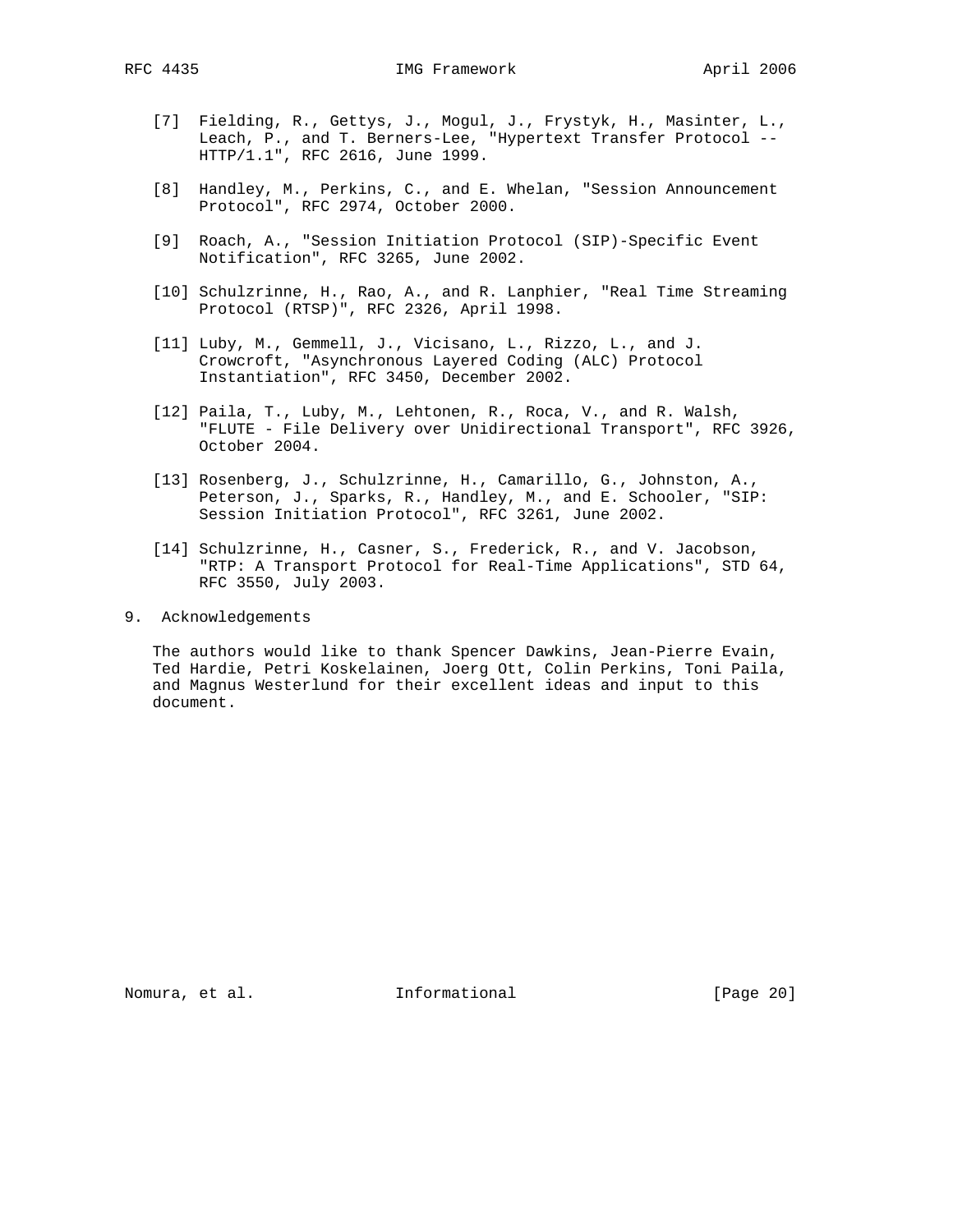Authors' Addresses Yuji Nomura Fujitsu Laboratories Ltd. 4-1-1 Kamikodanaka, Nakahara-ku, Kawasaki 211-8588 Japan EMail: nom@flab.fujitsu.co.jp Rod Walsh Nokia Research Center P.O. Box 100, FIN-33721 Tampere Finland EMail: rod.walsh@nokia.com Juha-Pekka Luoma Nokia Research Center P.O. Box 100, FIN-33721 Tampere Finland EMail: juha-pekka.luoma@nokia.com Hitoshi Asaeda Keio University Graduate School of Media and Governance 5322 Endo, Fujisawa, 252-8520 Kanagawa, Japan EMail: asaeda@wide.ad.jp Henning Schulzrinne Dept. of Computer Science Columbia University 1214 Amsterdam Avenue New York, NY 10027 USA EMail: schulzrinne@cs.columbia.edu

Nomura, et al. 1nformational 1999 [Page 21]